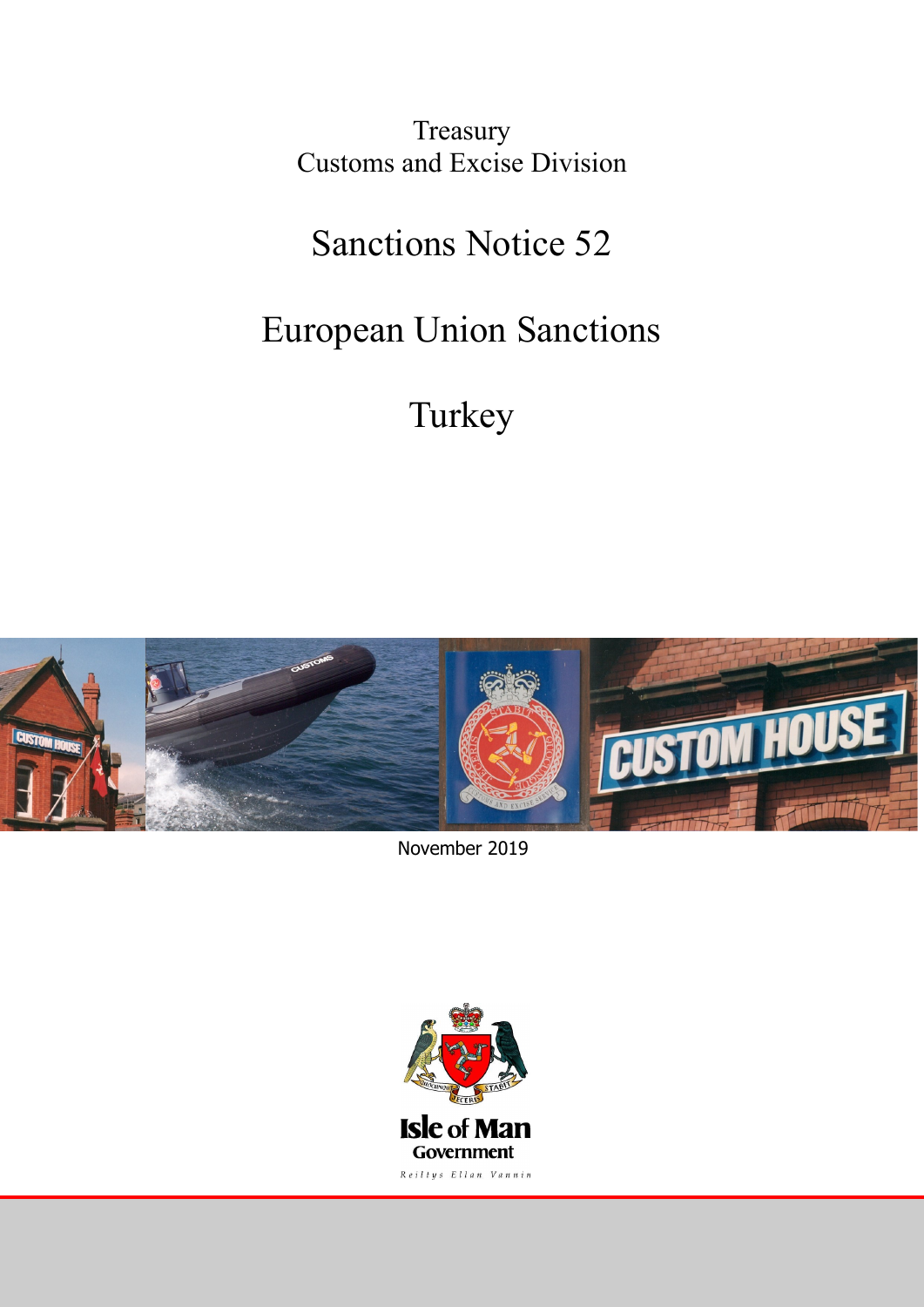## **Index**

About this Notice Introduction Legislation Amendments to this Notice Isle of Man Customs and Excise website Privacy Notice

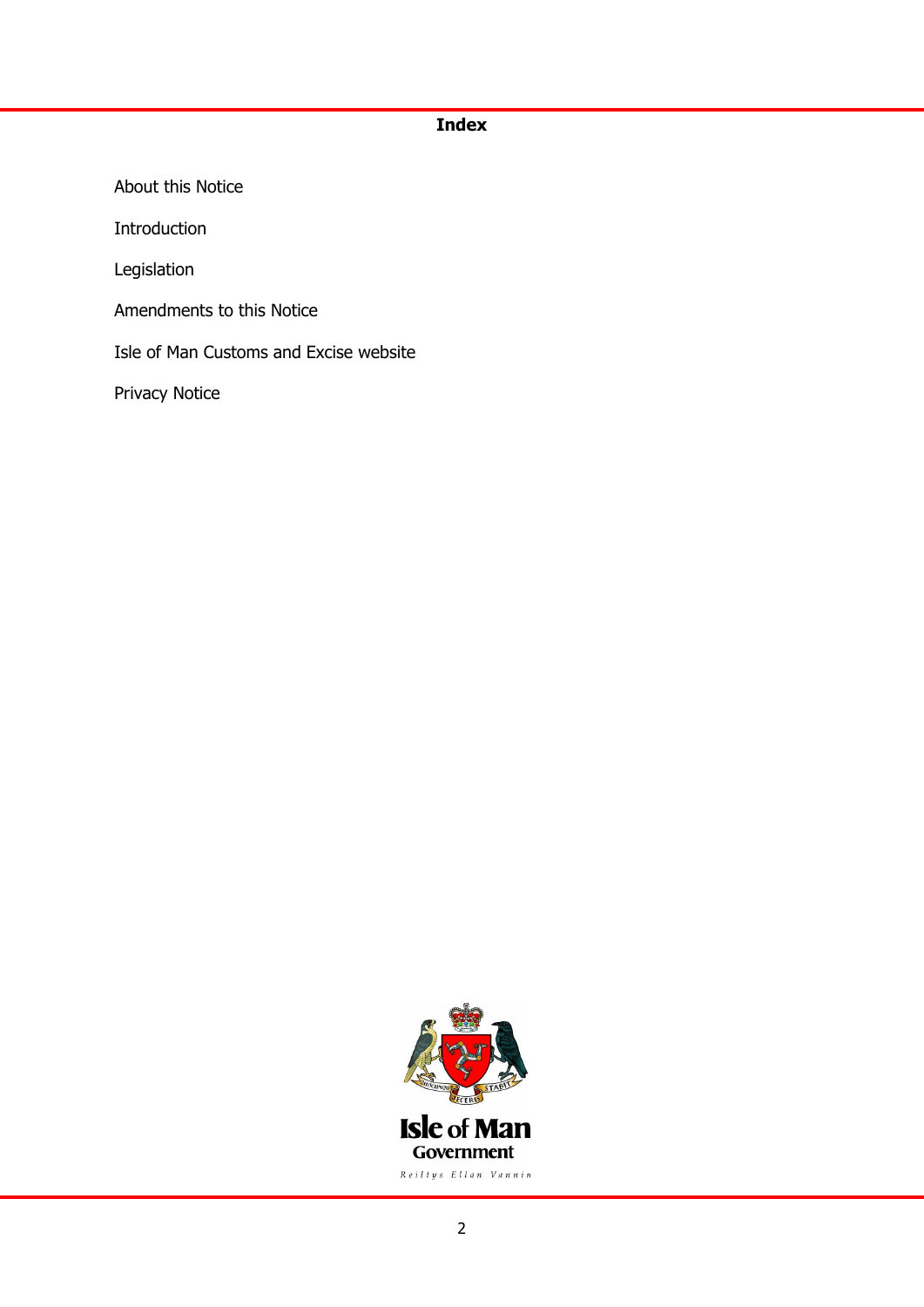### **About this Notice**

This Notice draws attention to restrictive measures introduced against Turkey for its illegal drilling activities in the Eastern Mediterranean within Cypriot territorial waters, that are applicable in the Island.

This guidance is produced by the Customs and Excise Division of the Treasury, which is the competent authority for the implementation of financial sanctions in the Isle of Man. The Treasury has appointed its Customs and Excise Division to act for the purpose of enforcing financial sanctions. Accordingly, certain powers have been delegated by the Treasury to the Division.

Enquiries concerning this Notice should be addressed to the address given below and marked for the attention of the Sanctions Officer.

The Sanctions Officer The Treasury Customs and Excise Division PO Box 6 Custom House North Quay **Douglas** Isle of Man IM99 1AG

Finally, this guidance does not represent legal advice. If you are unsure about your obligations in a given case, you should consider taking independent legal advice.

For further information about sanctions in general, including—

who is subject to financial sanctions; Directions; reporting obligations; ownership and control; complex structures; exemptions and licensing; and record-keeping (including "false positives"), see the [Financial Sanctions](https://www.gov.im/media/1362741/financial-sanctions-guidance-september-2018-final.pdf)—Guidance

These Notices, and other information about sanctions and export and trade controls, may be found at - [https://www.gov.im/categories/tax-vat-and-your-money/customs-and-excise/](https://www.gov.im/categories/tax-vat-and-your-money/customs-and-excise/sanctions-and-export-control/) [sanctions-and-export-control/](https://www.gov.im/categories/tax-vat-and-your-money/customs-and-excise/sanctions-and-export-control/)

#### **Financial Intelligence Unit contact details**

Financial Intelligence Unit PO Box 51 Douglas Isle of Man IM99 2TD

Telephone: +44 1624 686000 Email: [fiu@gov.im](mailto:fiu@gov.im)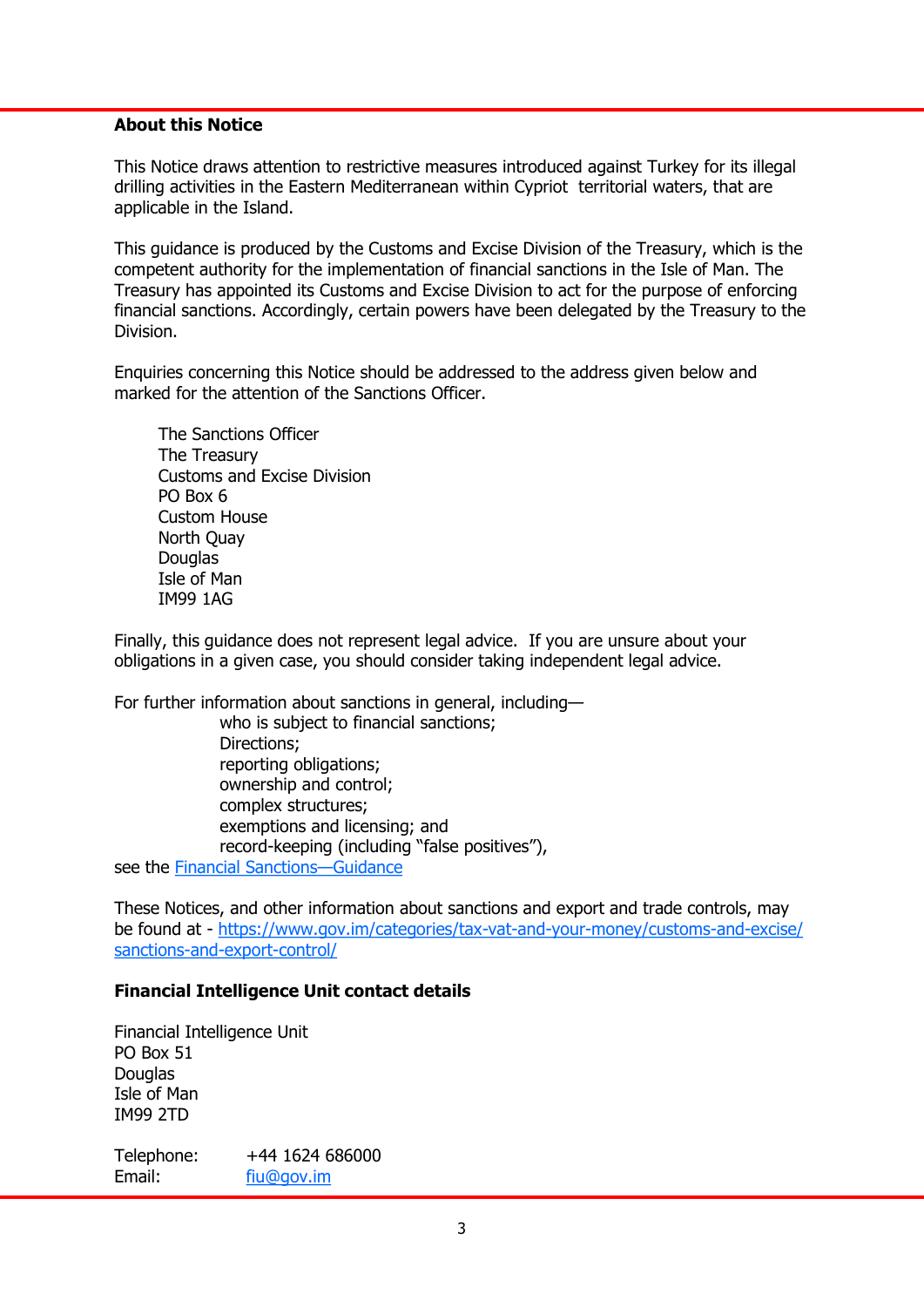## **Introduction**

- 1. On 11 November 2019, the Council of the European Union adopted Council Regulation (EU) 2019/1890 which imposed restrictive measures in response to Turkey's illegal drilling activities in the Eastern Mediterranean within Cypriot territorial waters.
- 2. The Decision (CFSP) 2019/1894 was adopted on 11 November 2019 and provides for the freezing of funds and economic resources of certain persons, entities or bodies that are responsible for drilling activities in relation to hydrocarbon exploration and production, which have not been authorised by the Republic of Cyprus, within its territorial sea or in its exclusive economic zone or on its continental shelf.
- 3. To date, no individuals or entities have been listed.

## **Legislation**

Below is a comparison of the EU Regulation(s) and legislation in the Isle of Man, which applied the EU Regulation(s). This should be used as a guide only and not a definitive list of sanctioned persons or entities.

| <b>EU Regulation</b>              | <b>Isle of Man Legislation</b>                                                                                      |
|-----------------------------------|---------------------------------------------------------------------------------------------------------------------|
| Council Regulation (EU) 2019/1890 | European Union (Turkey Sanctions) Order<br>2019 [SD 2019/0476] and Turkey Sanctions<br>Regulations 2019 [2019/0477] |

Copies of EU Regulations can be found at:<https://eur-lex.europa.eu/homepage.html>

Copies of Isle of Man secondary legislation can be found at: [http://www.tynwald.org.im/links/tls/SD/Pages/default.aspx](http://www.tynwald.org.im/links/)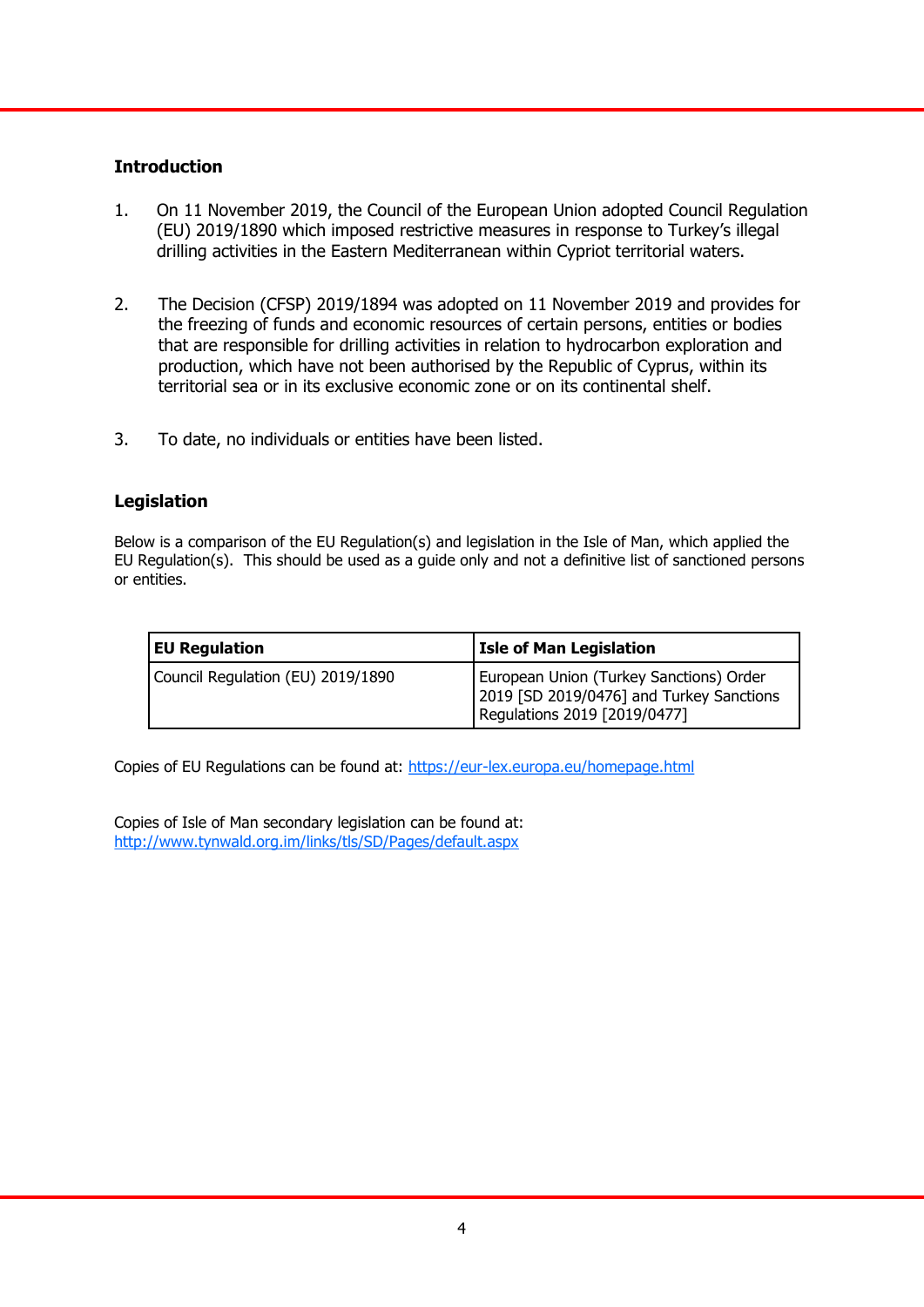#### **Amendments to this Notice**

This Notice was first published on 21 November 2019

#### **Isle of Man Customs and Excise website**

Amendments to these sanctions will be advised by means of news releases which will be published on the official Isle of Man Government website at <https://www.gov.im/>

The Isle of Man Customs and Excise website will contain details of all current sanctions, news releases, Sanctions Notices and links to relevant websites and lists at [https://www.gov.im/](https://www.gov.im/categories/tax-vat-and-your-money/customs-and-excise/sanctions-and-export-control/) [categories/tax-vat-and-your-money/customs-and-excise/sanctions-and-export-control/](https://www.gov.im/categories/tax-vat-and-your-money/customs-and-excise/sanctions-and-export-control/)

New or amended versions of this Notice will be provided on that website.

#### Privacy Notice

The Treasury collects information about you in order to administer taxation and carry out other functions for which it is responsible (e.g. National Insurance, customs and excise duties, property rates, social security benefits, state pensions and legal aid etc.), and for the detection and prevention of crime.

Whilst that information will primarily be provided by you, where the law allows we may also get information about you from other organisations, or give information about you to them. This may be to check the accuracy of the information provided, prevent or detect crime or protect public funds in other ways. These organisations may include other government departments, the police and other agencies.

To find out more about how we collect and use personal information, contact any of our offices or visit our website at: [https://www.gov.im/about-the-government/departments/the-treasury/privacy](https://www.gov.im/about-the-government/departments/the-treasury/privacy-notice/)[notice/](https://www.gov.im/about-the-government/departments/the-treasury/privacy-notice/)